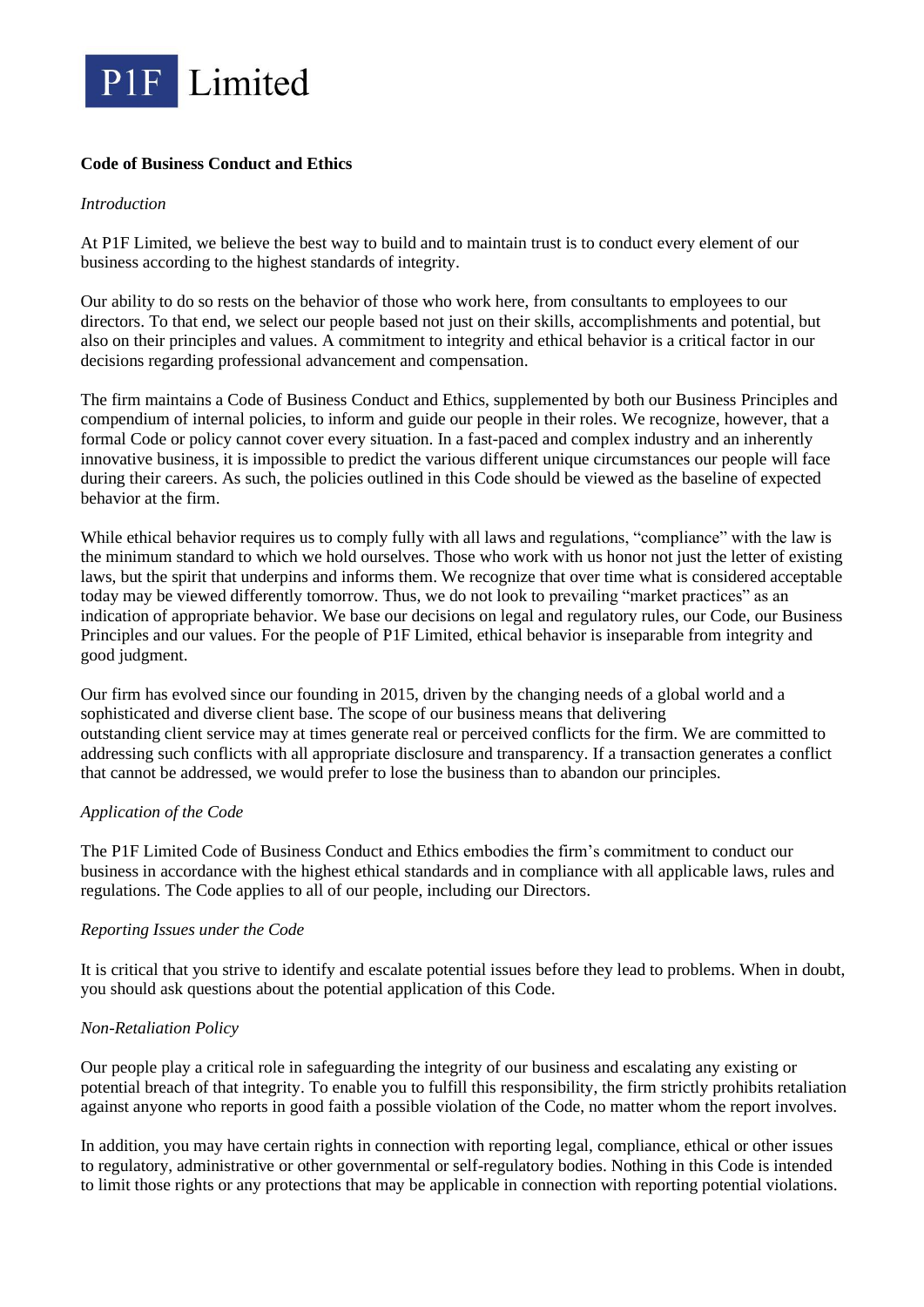

## *Violations of the Code*

We take this Code and your obligations under it very seriously, and will take any disciplinary or preventive action deemed appropriate to address existing or potential violations of the Code, up to and including termination of your employment. Violations of the Code may also constitute violations of law, which may result in criminal or civil penalties for you and the firm.

### *Compliance with Laws, Rules and Regulations*

You must comply with all applicable laws, rules and regulations, including those related to insider trading, financial reporting, money laundering, fraud, bribery and corruption.

## *Personal Conflicts of Interest*

A personal conflict of interest occurs when your private interest improperly interferes with the interests of the firm. Actions or relationships that create personal conflicts of interest are prohibited, unless approved by the firm.

It is important that you carefully consider whether any of your activities or relationships, including business or volunteer positions outside the firm, could cause a conflict (or the appearance of a conflict) with the interests of the firm. Even if an activity seems unrelated to your role at the firm, you may be required to obtain pre-approval before engaging in it.

Additionally, personal gain and advantage must never take precedence over your obligations to the firm. You must never use or attempt to use your position at the firm to obtain any improper personal benefit (including loans or guarantees of obligations or gifts, from any person or entity) for yourself, family member(s) or any other individual or group.

If you are aware of a transaction or relationship that could reasonably be expected to give rise to a conflict of interest or perceived conflict of interest, you should discuss the matter promptly with an appropriate ethics contact. When in doubt, raise the question for appropriate consideration.

### *Corporate Opportunities*

You are prohibited from taking for yourself (or directing to any other person) a business opportunity that is discovered through the use of corporate property, information or position at the firm, unless the firm has already been offered the opportunity and turned it down or otherwise renounced the opportunity. More generally, you are prohibited from using corporate property, information or position for personal gain or competing with the firm.

We recognize that it sometimes can be difficult to determine the line between personal and firm benefits; at times both personal and firm benefits stem from particular activities. The prudent course of action is to obtain pre-approval from an appropriate ethics contact for any use of firm property or services that is not solely for the benefit of the firm.

### *Protecting and Properly Using Firm Assets*

You should protect the firm's assets and ensure their efficient use. All firm assets should be used for legitimate business purposes only.

### *Additional Procedures*

All of our employees are required to affirm that they have reviewed the Code and will comply with it.